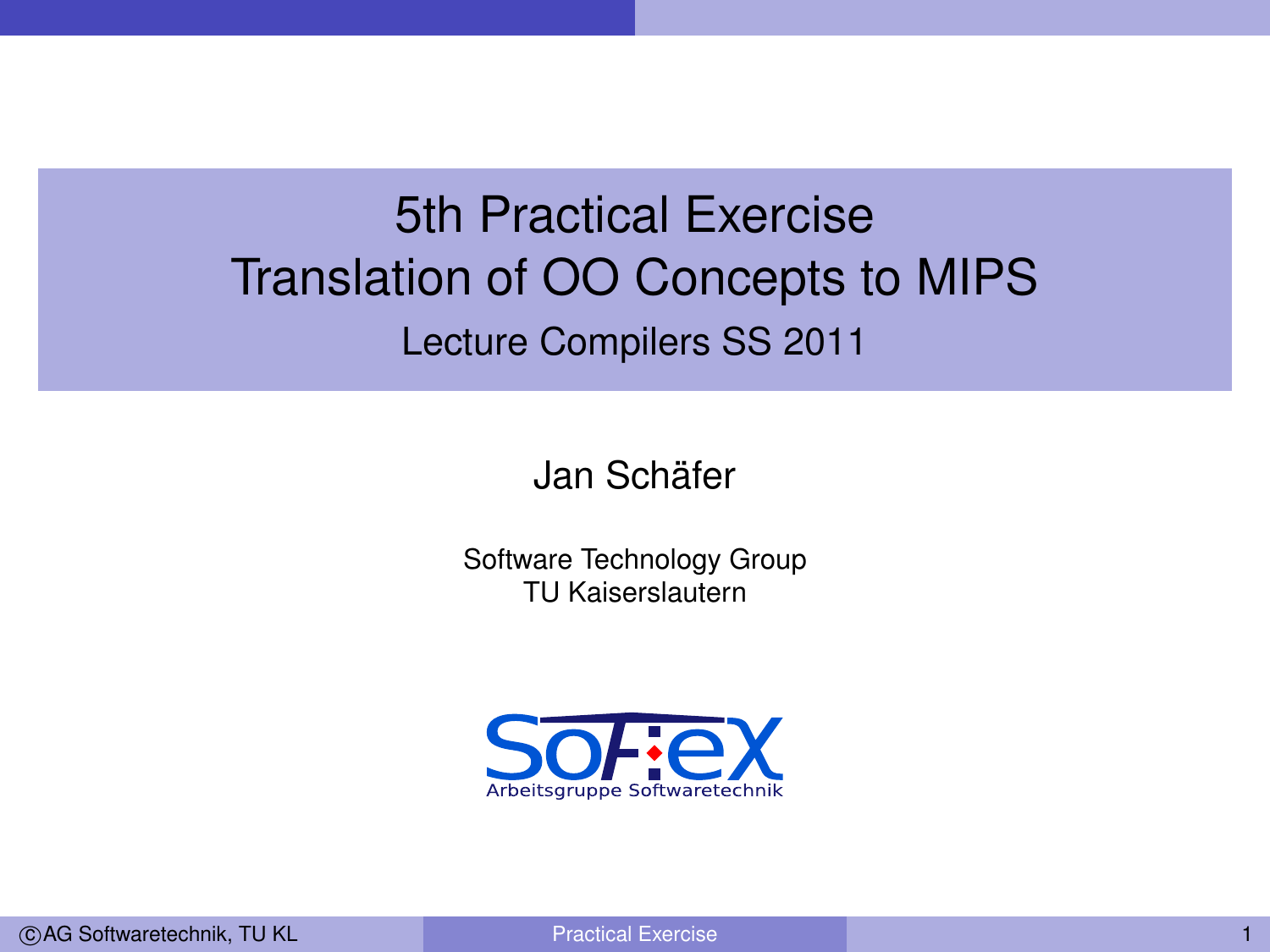```
class B {
  int x = 5:
  int getX() \{ return this.x; \}}
class DoubleB extends B
{
  int y = 6;
  int getX() { return this.x
*2;
}
  int getY() { return this.y; }
}
class Main {
  static void main() { B b = new B();
    b = new DoubleB();
    int z = b.getX();
  }
}
```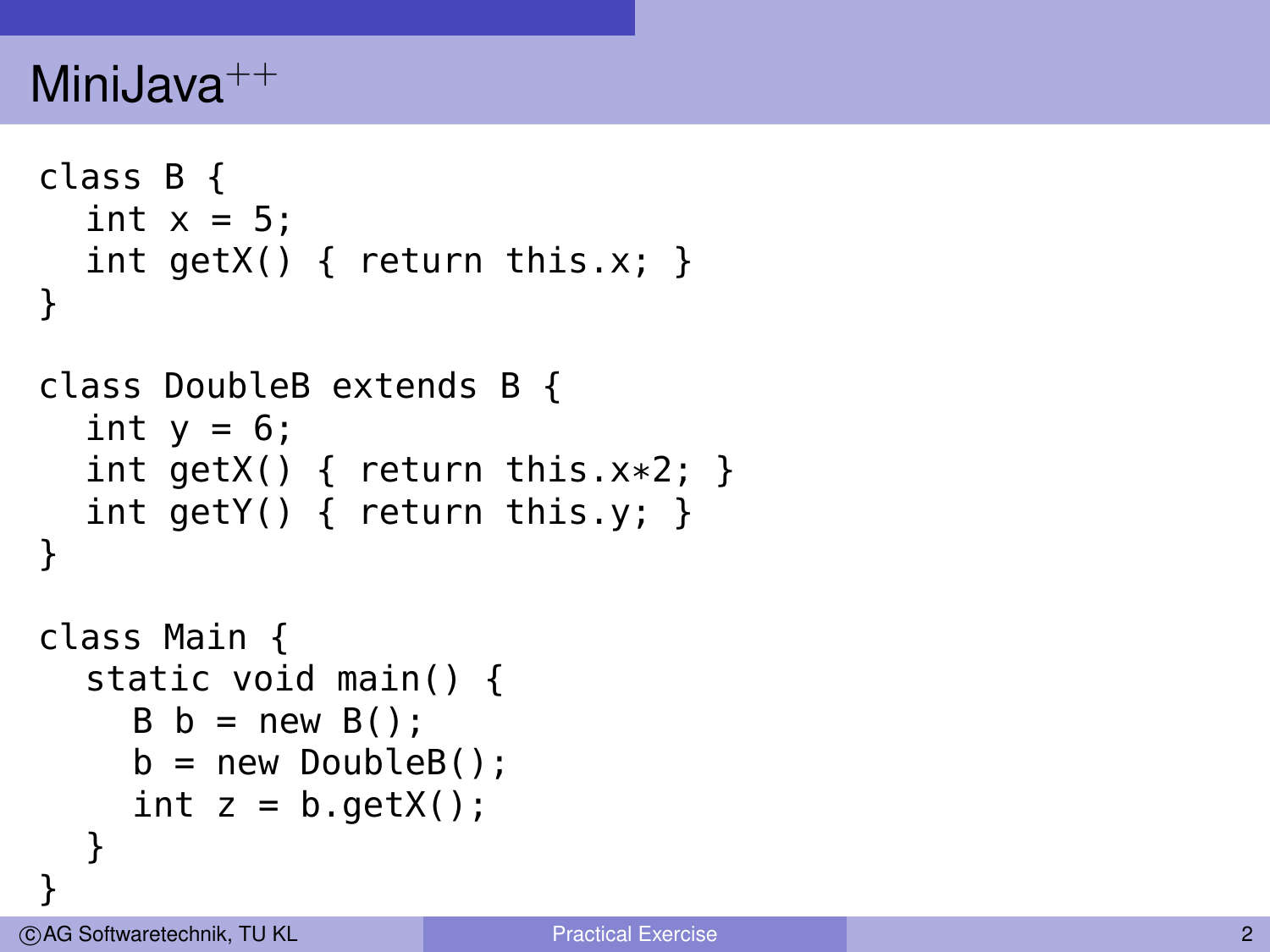```
class B {
  int x = 5;int getX() { return Instance Fields
}
class DoubleB extends B
{
  int y = 6;
  int getX() { return this.x
*2;
}
  int getY() { return this.y; }
}
class Main {
  static void main() { B b = new B();
    b = new DoubleB();
    int z = b.getX();
  }
}
```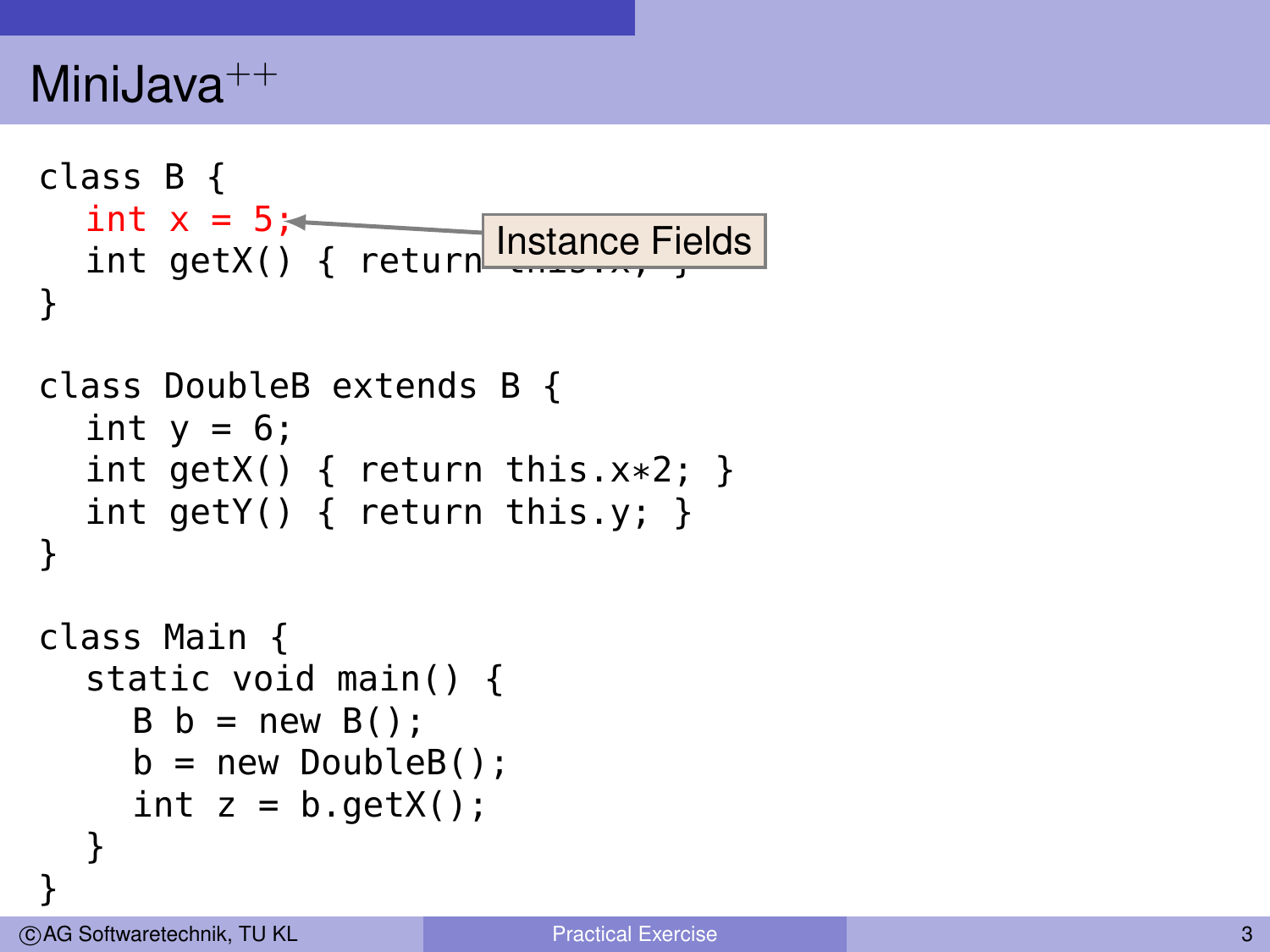```
class B {
  int x = 5:
  int getX() { return this.x; }
}
class DoubleB extends B {
  int y = 6;
  int getX() { return this.x*2; }
  int getY() { return this.y; }
}
class Main {
  static void main() {
    B b = new B();
    b = new DoubleB();
    int z = b.getX();
  }
}
                                            Instance Methods
```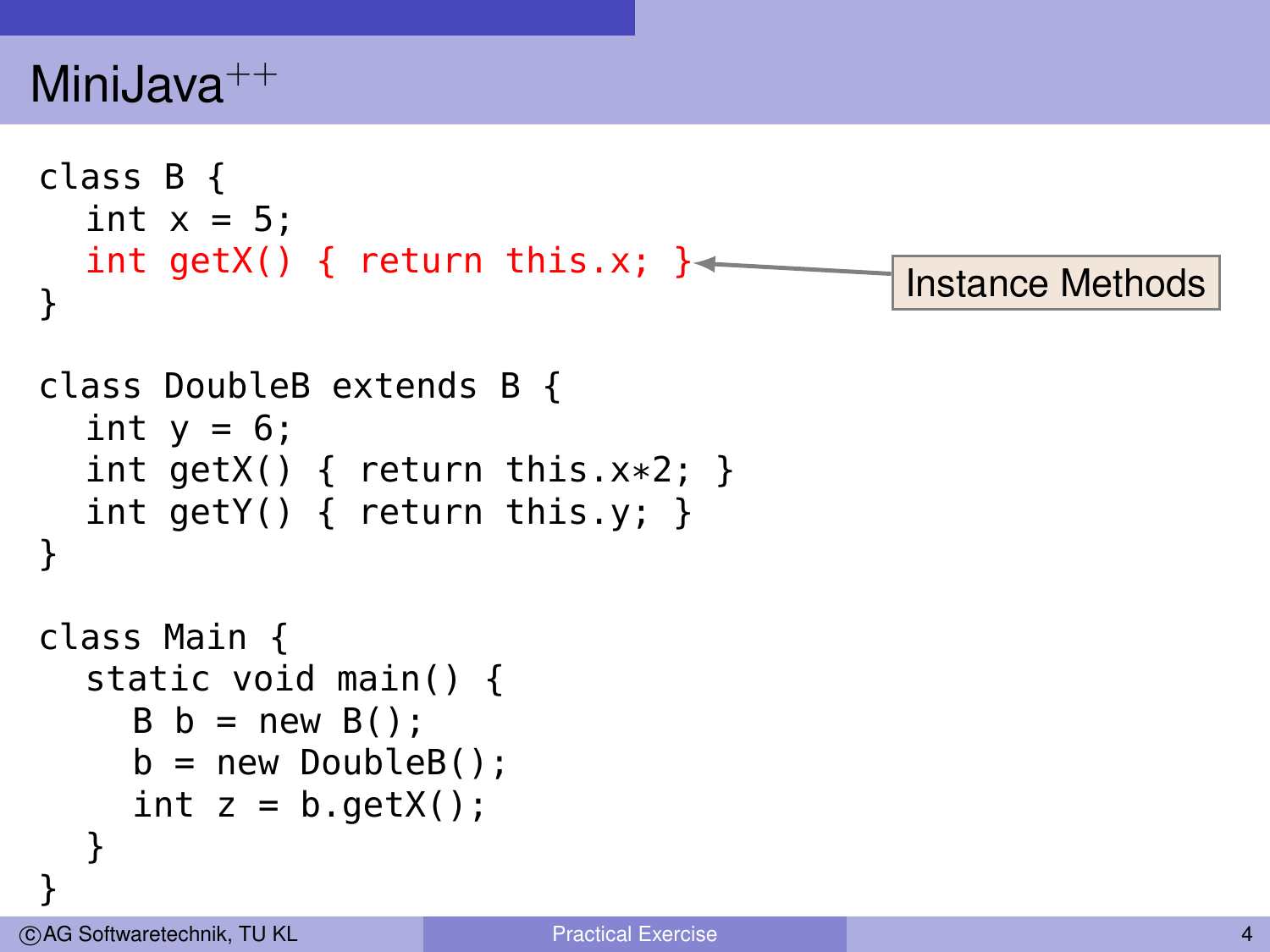```
class B {
  int x = 5:
  int getX() \{ return this.x; \}}
class DoubleB extends B \leftarrowint y = 6;
  int getX() { return this.x*2; }
  int getY() { return this.y; }
}
class Main {
  static void main() {
    B b = new B();
    b = new DoubleB();
    int z = b.getX();
  }
}
                                     Inheritance
```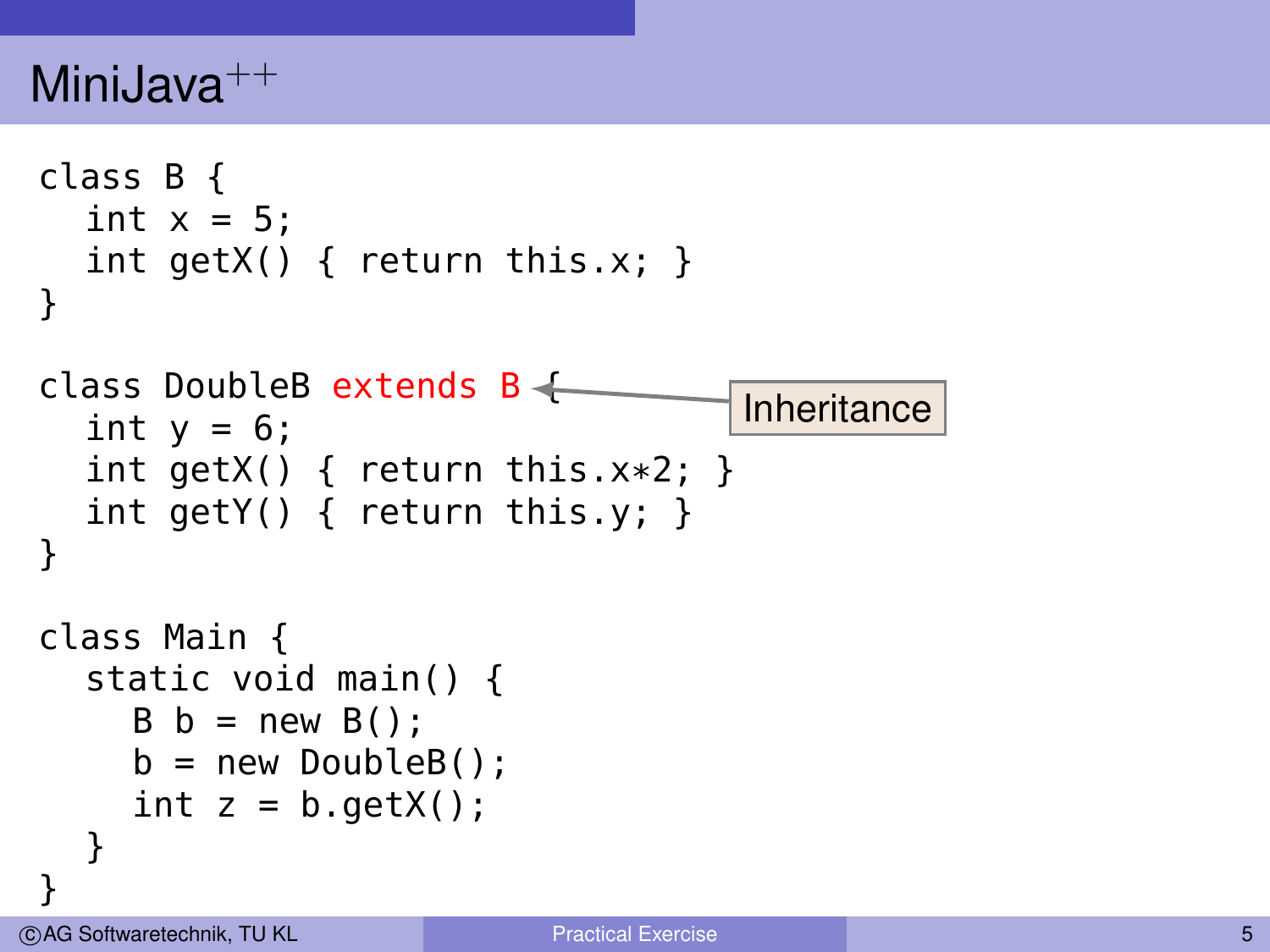```
class B {
  int x = 5:
  int getX() \{ return this.x; \}}
class DoubleB extends B {
  int y = 6;
  int getX() { return this.x*2; \frac{1}{2}int getY() { return this.y; }
}
class Main {
  static void main() {
    B b = new B();
    b = new DoubleB();
    int z = b.getX();
  }
}
                                              Method Overriding
```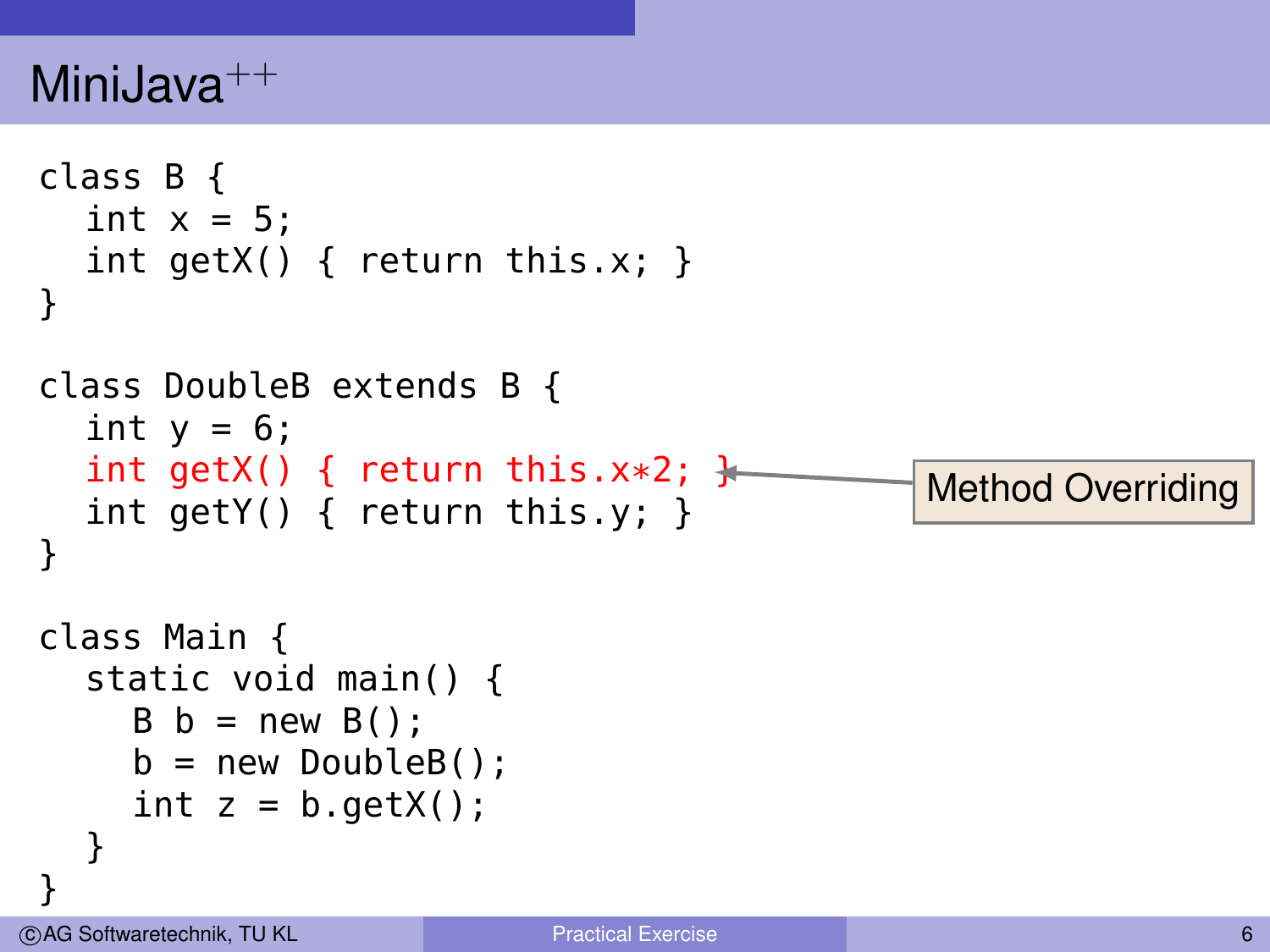```
class B {
  int x = 5:
  int getX() \{ return this.x; \}}
class DoubleB extends B
{
  int y = 6;
  int getX() { return this.x
*2;
}
  int getY() { return this.y; }
}
class Main {
  static void main() { B b = new B()b = new Double \frac{Class Types}{C}int z = b.getX();
  }
}
```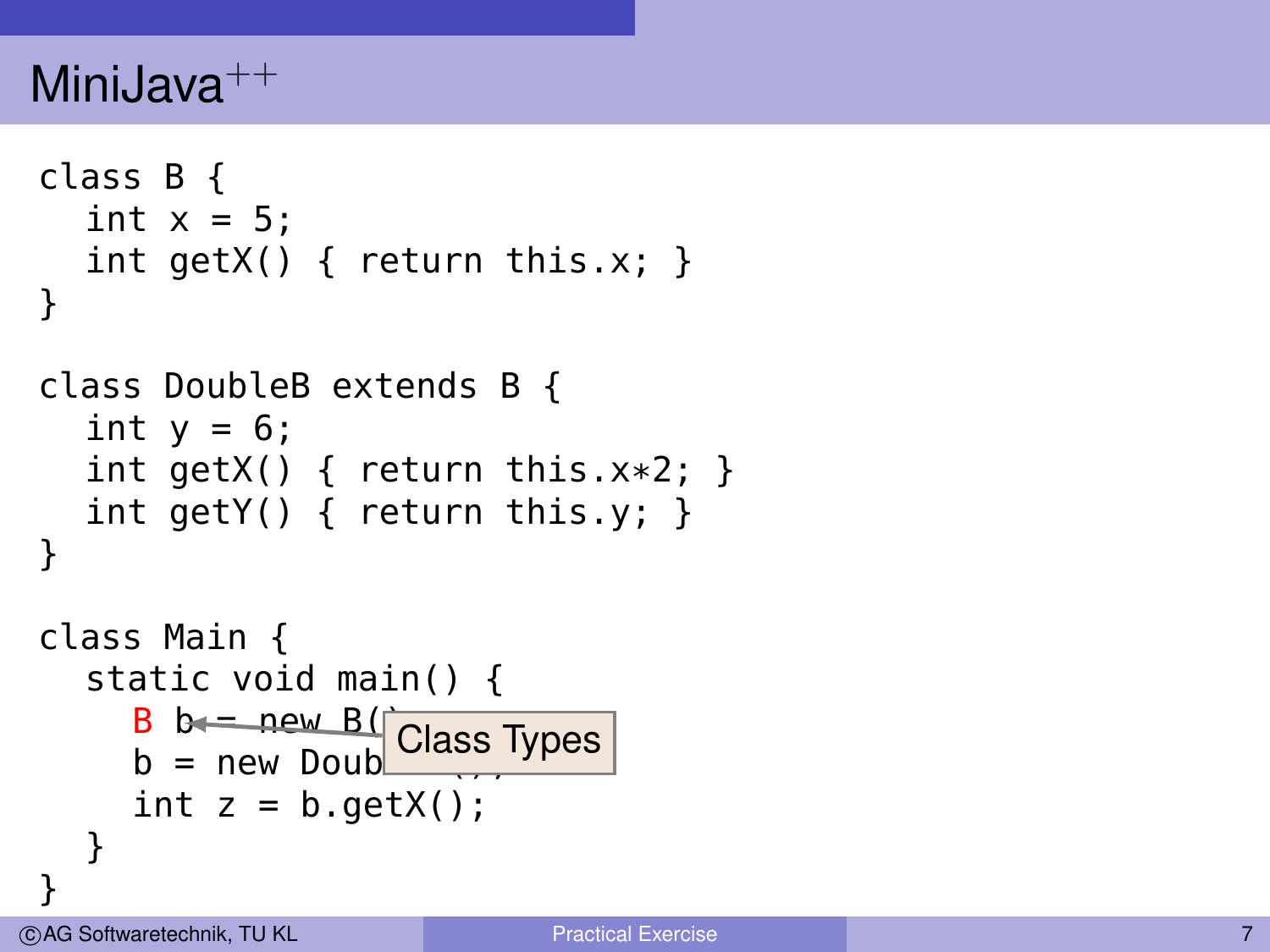```
class B {
  int x = 5:
  int getX() \{ return this.x; \}}
class DoubleB extends B {
  int y = 6;
  int getX() { return this.x*2; }
  int getY() { return this.y; }
}
class Main {
  static void main() {
    B b = new B(); \rightarrowb = new DoubleB();
    int z = b.getX();
  }
}
                                 Object Allocation
```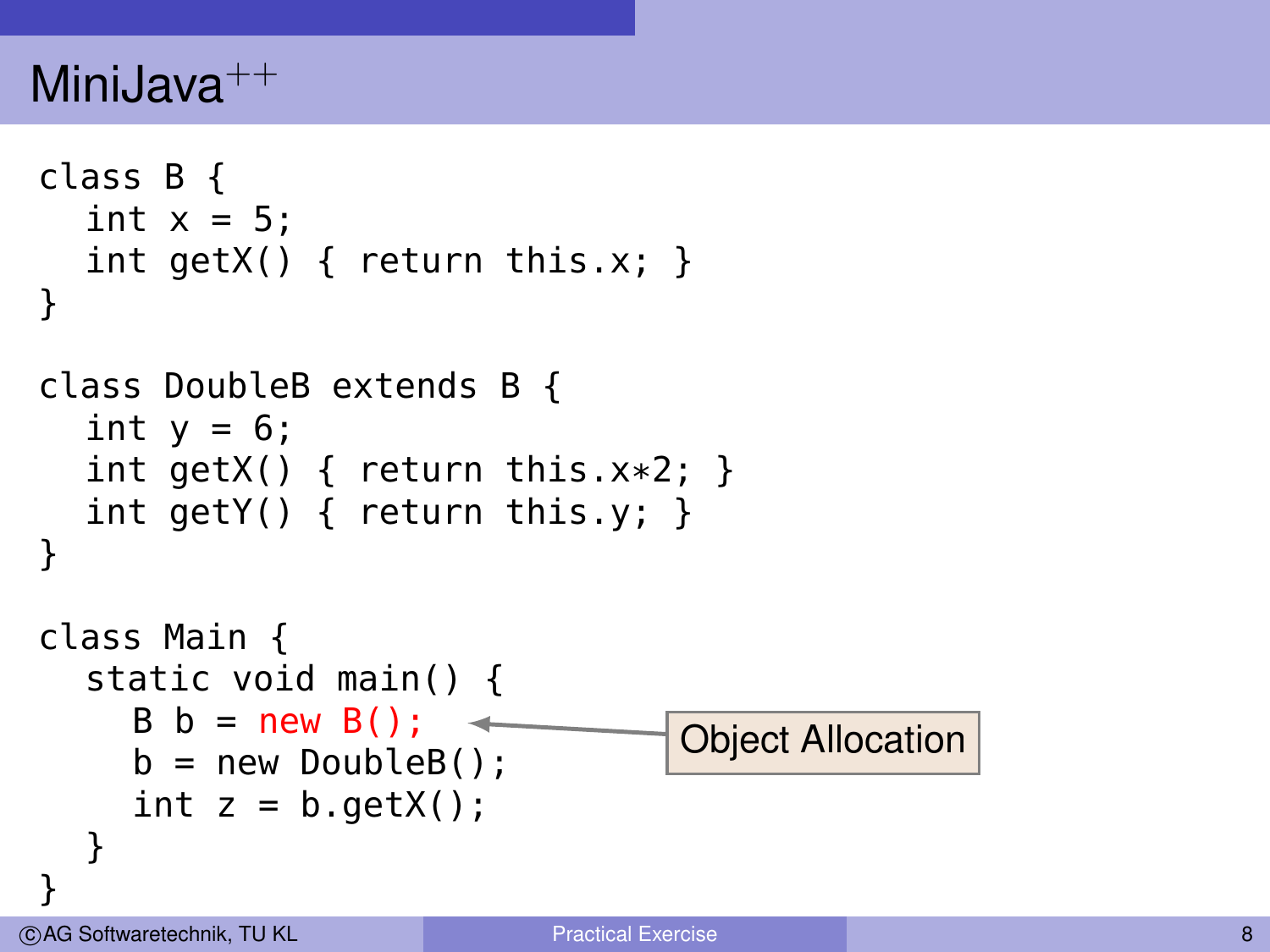```
class B {
  int x = 5:
  int getX() \{ return this.x; \}}
class DoubleB extends B {
  int y = 6;
  int getX() { return this.x*2; }
  int getY() { return this.y; }
}
class Main {
  static void main() {
    B b = new B();
    b = new DoubleB();
    int z = b.getX();
  }
}
                                     Subtyping
```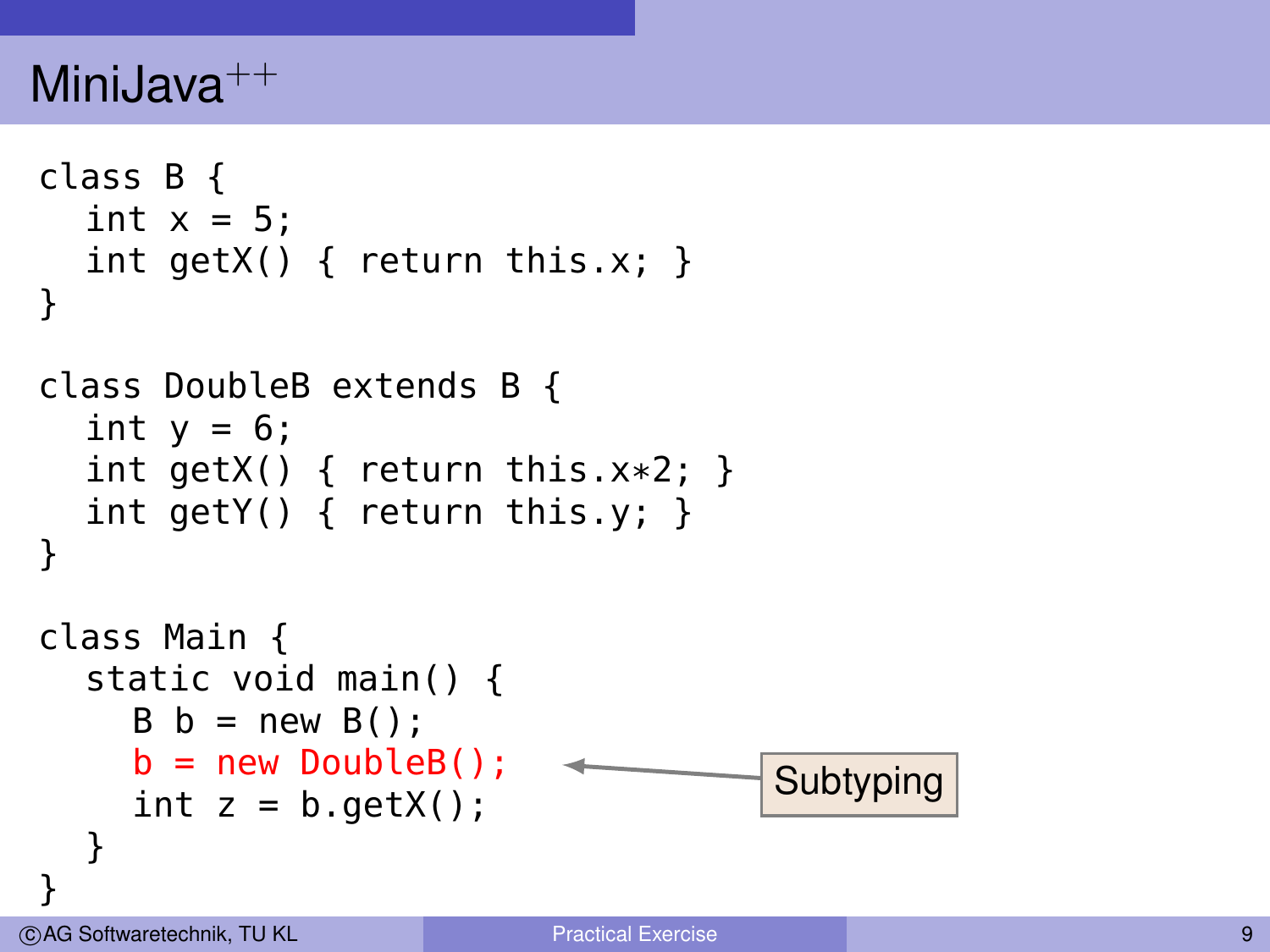```
class B {
  int x = 5:
  int getX() \{ return this.x; \}}
class DoubleB extends B {
  int y = 6;
  int getX() { return this.x*2; }
  int getY() { return this.y; }
}
class Main {
  static void main() {
    B b = new B();
    b = new DoubleB();
    int z = b.getX();
  }
}
                                    Dynamic Binding
```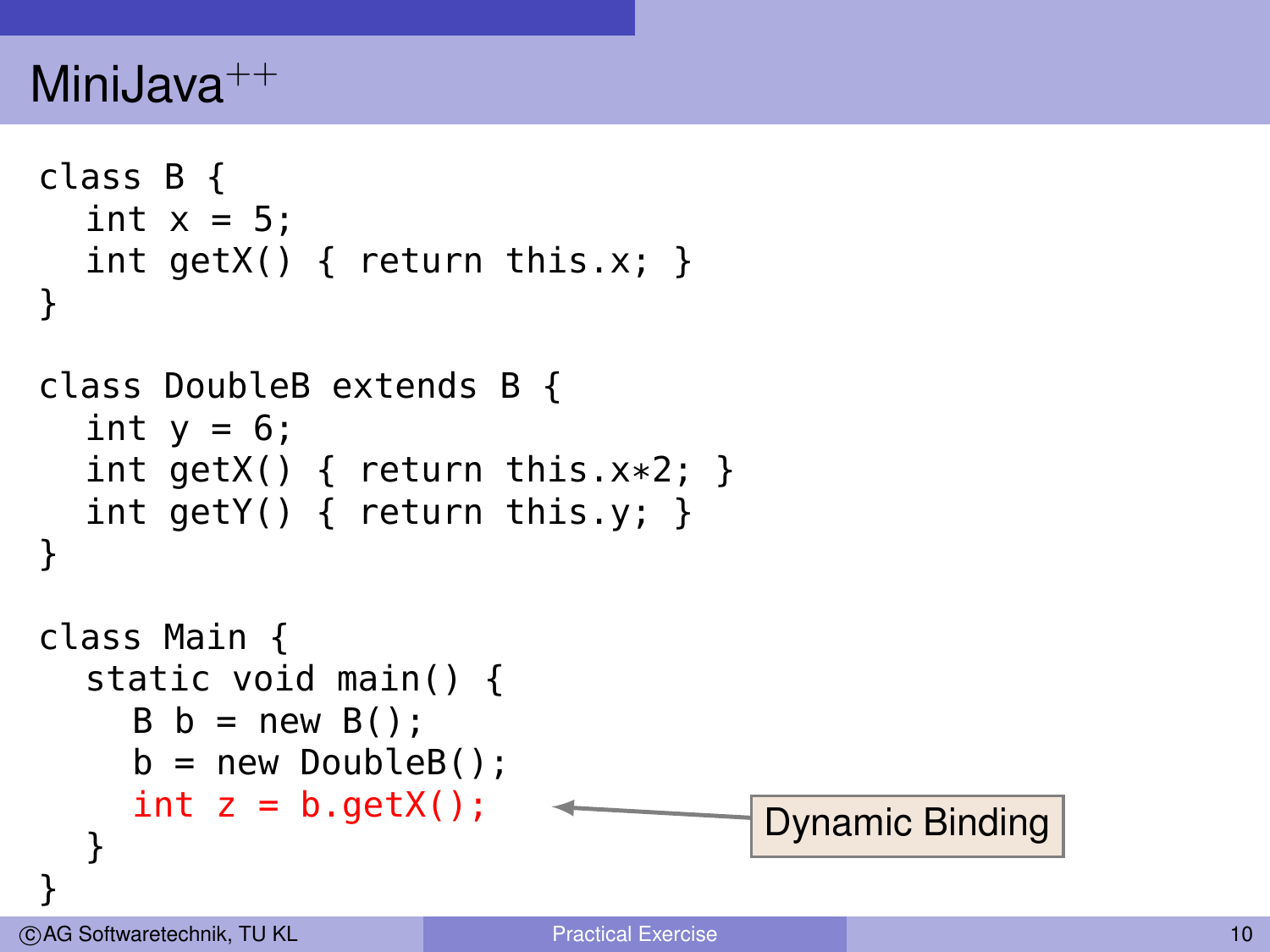```
MiniJava.cup
```

```
Primary := \ldots| NEW IDENTIFIER
    NULL ;
ClassDeclaration ::= ...
  | CLASS:c IDENTIFIER:id EXTENDS IDENTIFIER:sid ClassBody:body ;
Type ::= ...
```

```
| IDENTIFIER ;
```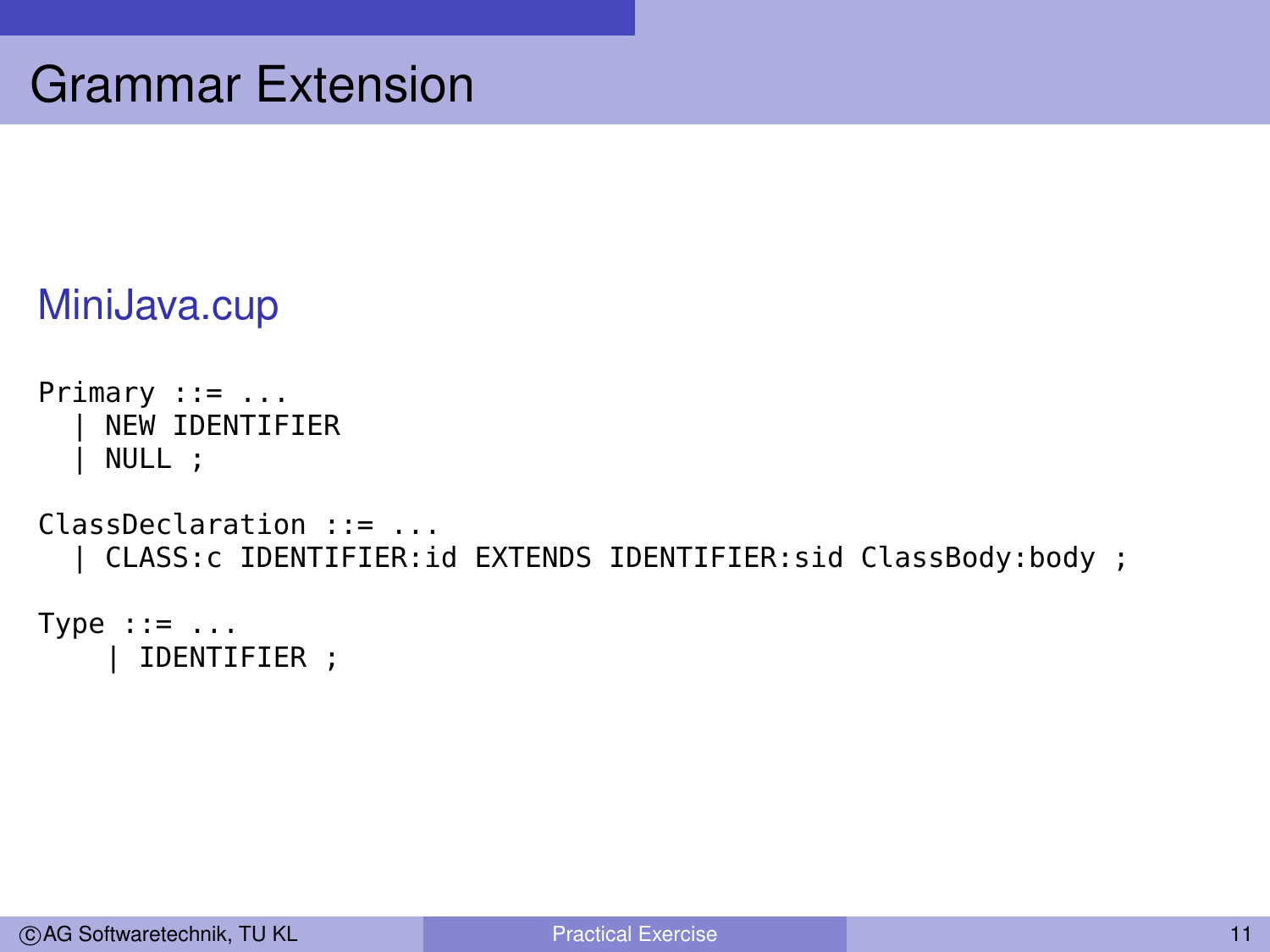#### MiniJava.katja

```
Expression = ...
            Null ( SourcePosition sourcePos )
            New ( SourcePosition sourcePos, Identifier ident )
Type = \dotsIdentifier
IdentifierOpt = IdentifierNone ()
                Identifier
ClassDecl ( SourcePosition sourcePos, Identifier ident,
            IdentifierOpt superClass,
            ClassBodyDecls body )
```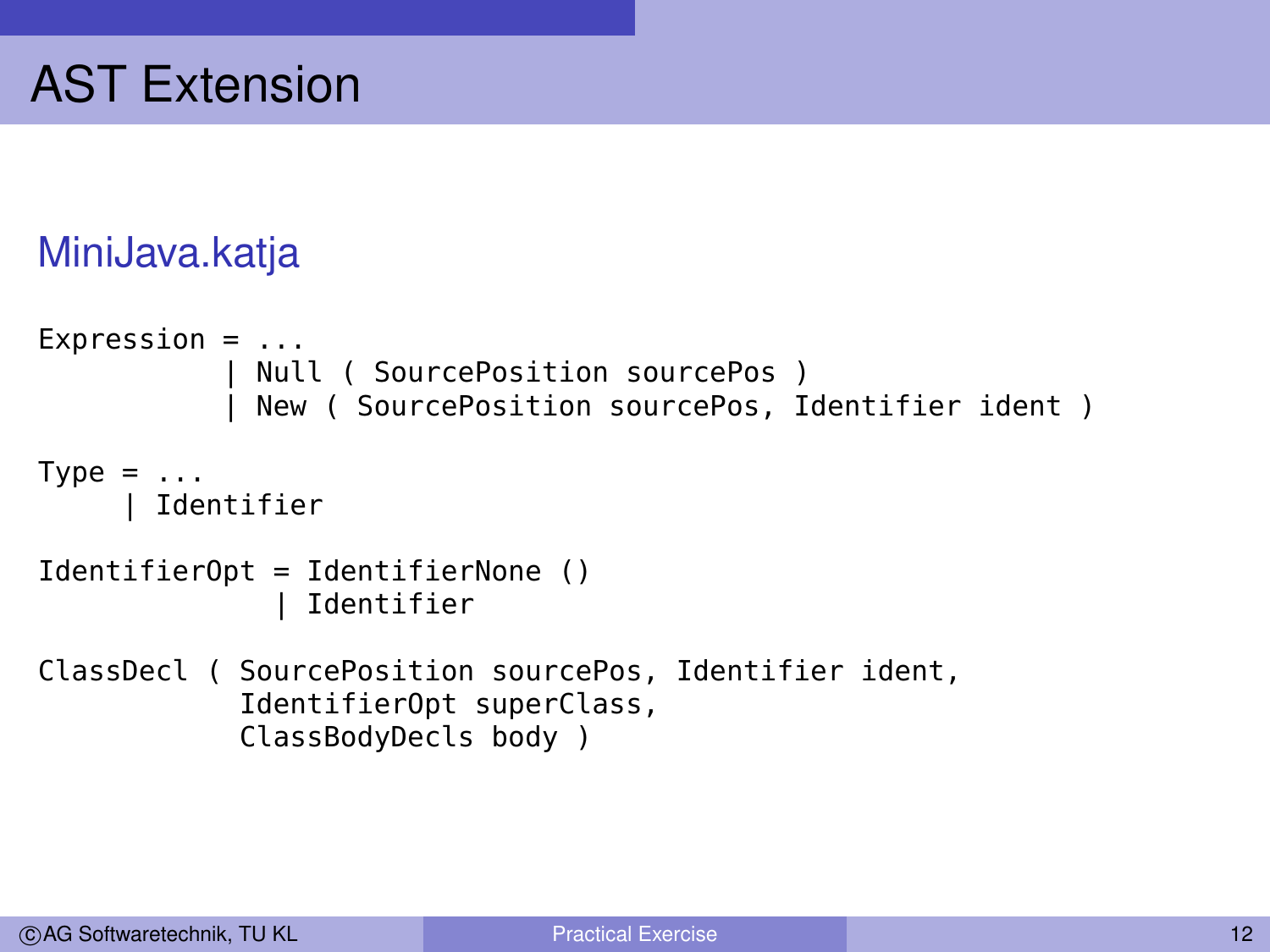Jump and link register

```
Instruction = ...
            | JALR (Register reg0)
```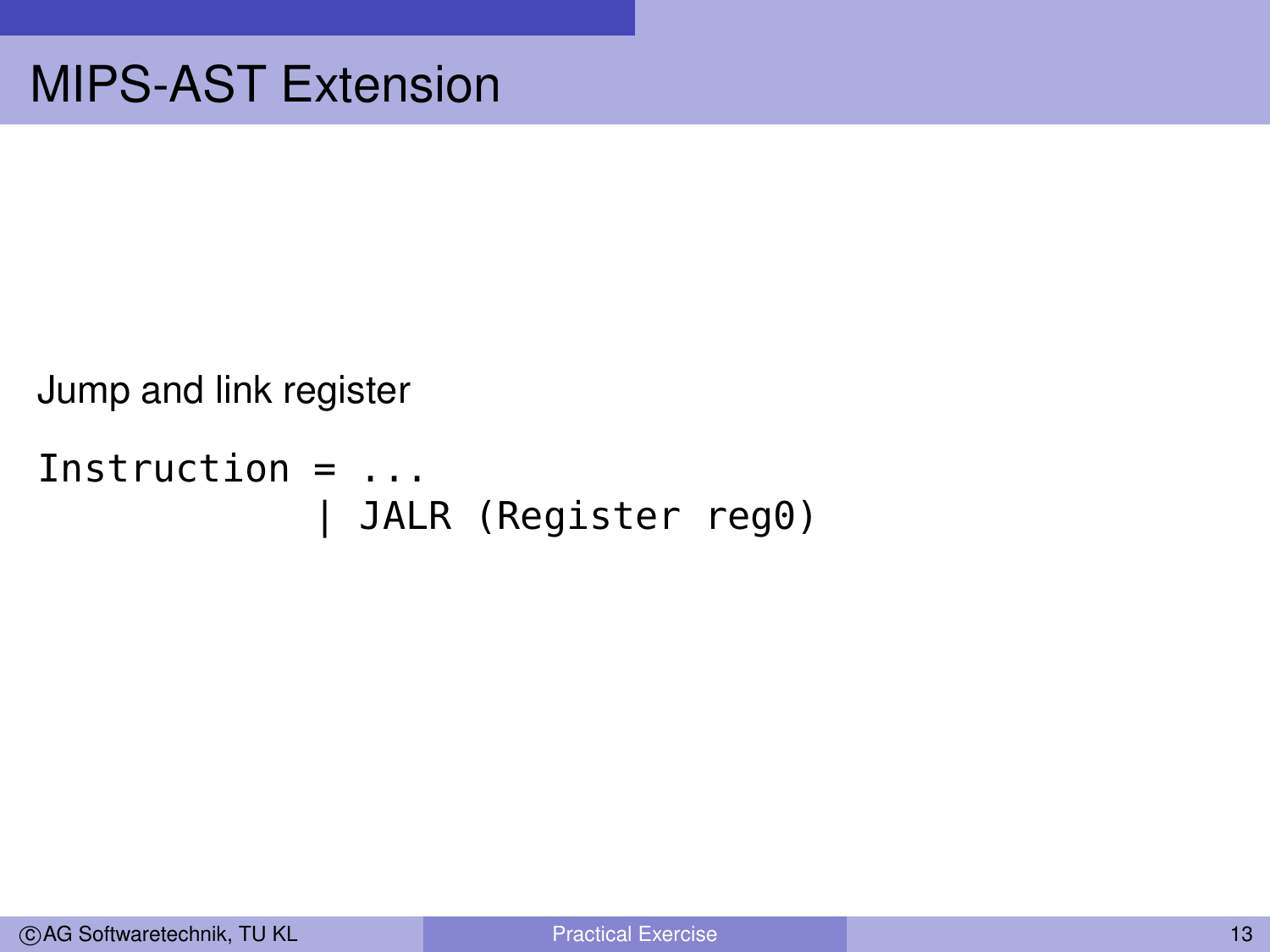## Type System Extension

- Class names are types
- Object as implicit super class
- Handle subtyping in
	- $\triangleright$  Assignments (left <: right)
	- Method calls (argument <: parameter)
	- $\blacktriangleright$  Returns (return value <: return type)
- null  $\lt$ : all class types
- Optional: Check correct overriding of methods
	- $\triangleright$  Optimal: Covariant return types, contravariant parameter types
- Optional: No cycles in type hierarchy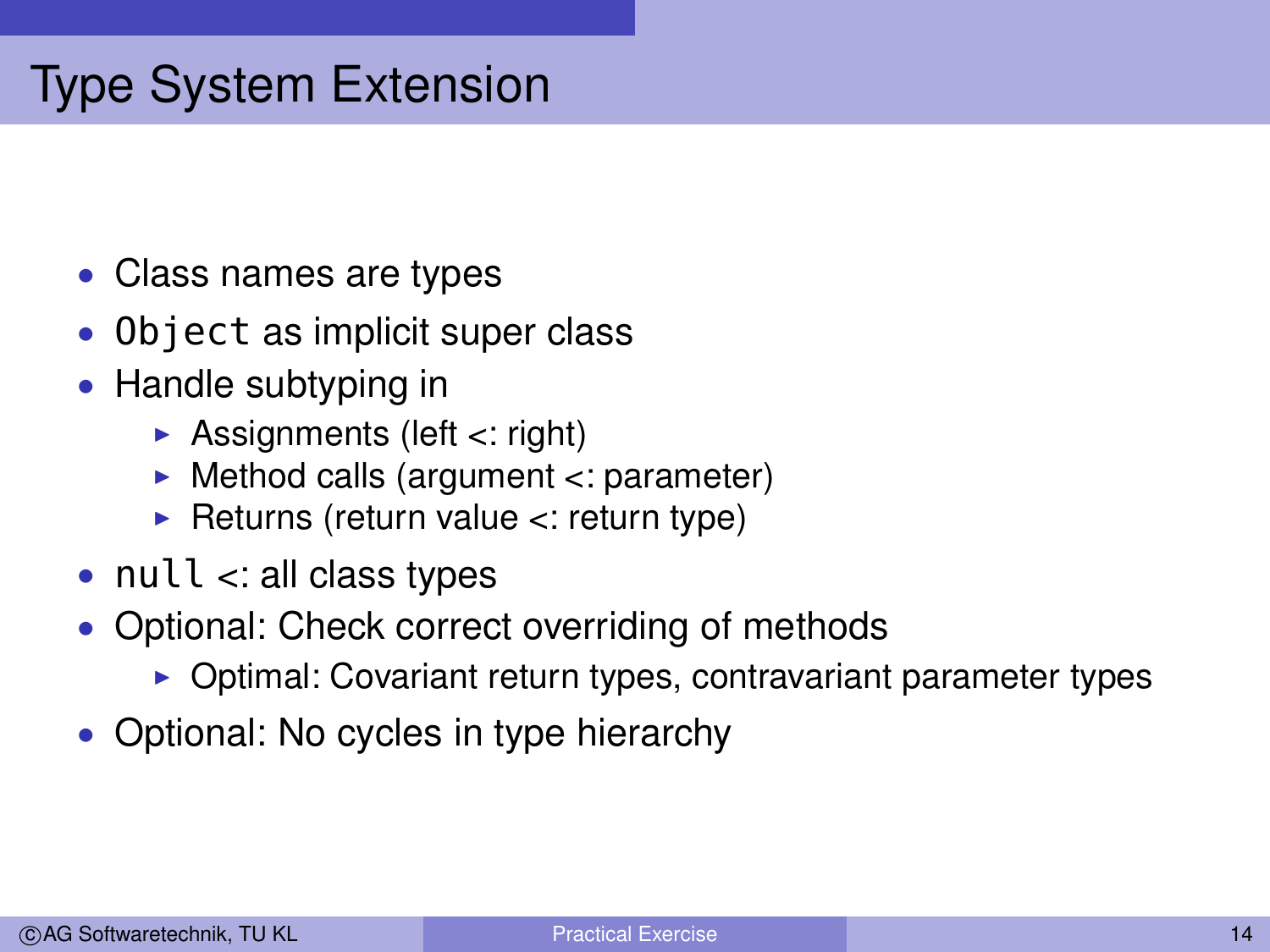# Object Allocation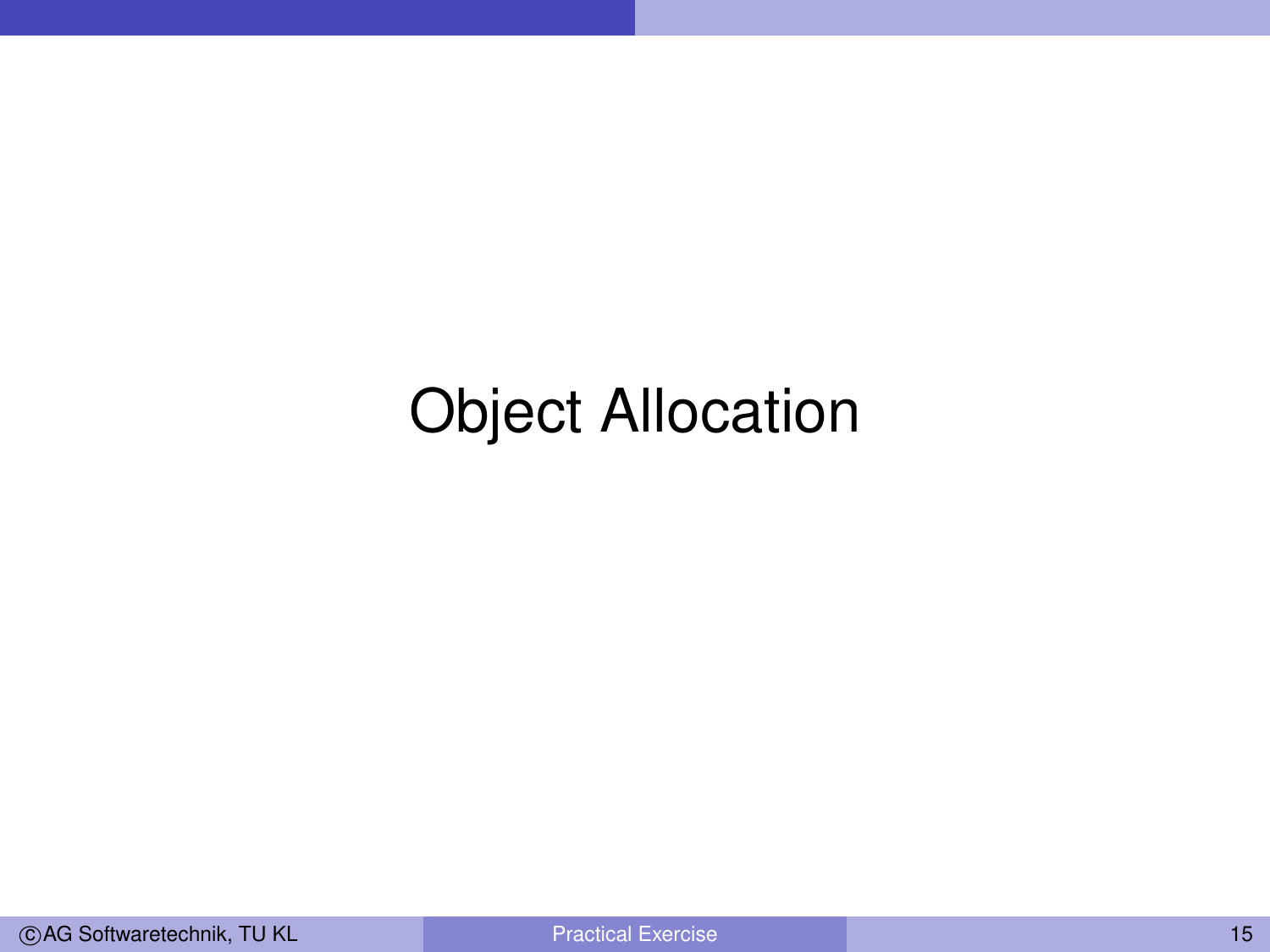### MIPS Memory Structure

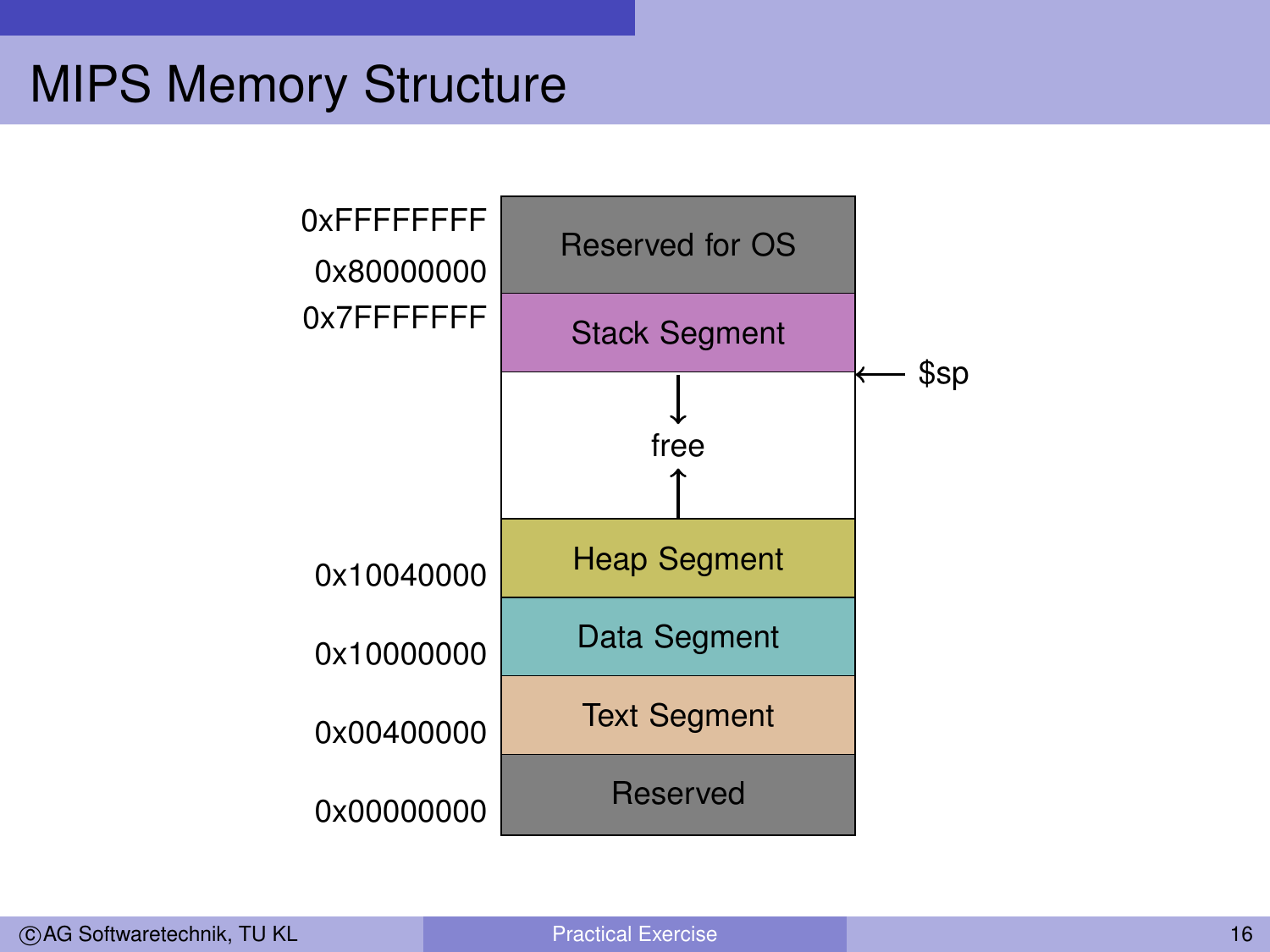## Allocate Heap Memory in MIPS/MARS

- Heap starts at 0x10040000 in MARS
- Store free pointer in global variable
- Allocate memory on heap:

```
.data
free: .word 0x10040000 # start at top of heap
.text
lw $t0, free # get next free memory address
move $s0, $t0 # remember memory address in $s0
addi $t0, $t0, 12 # allocate 12 bytes of memory
sw $t0, free # update free pointer
sw $zero, 0($s0) # initialize free memory
sw $zero, 4($s0) # initialize free memory
sw $zero, 8($s0) # initialize free memory
```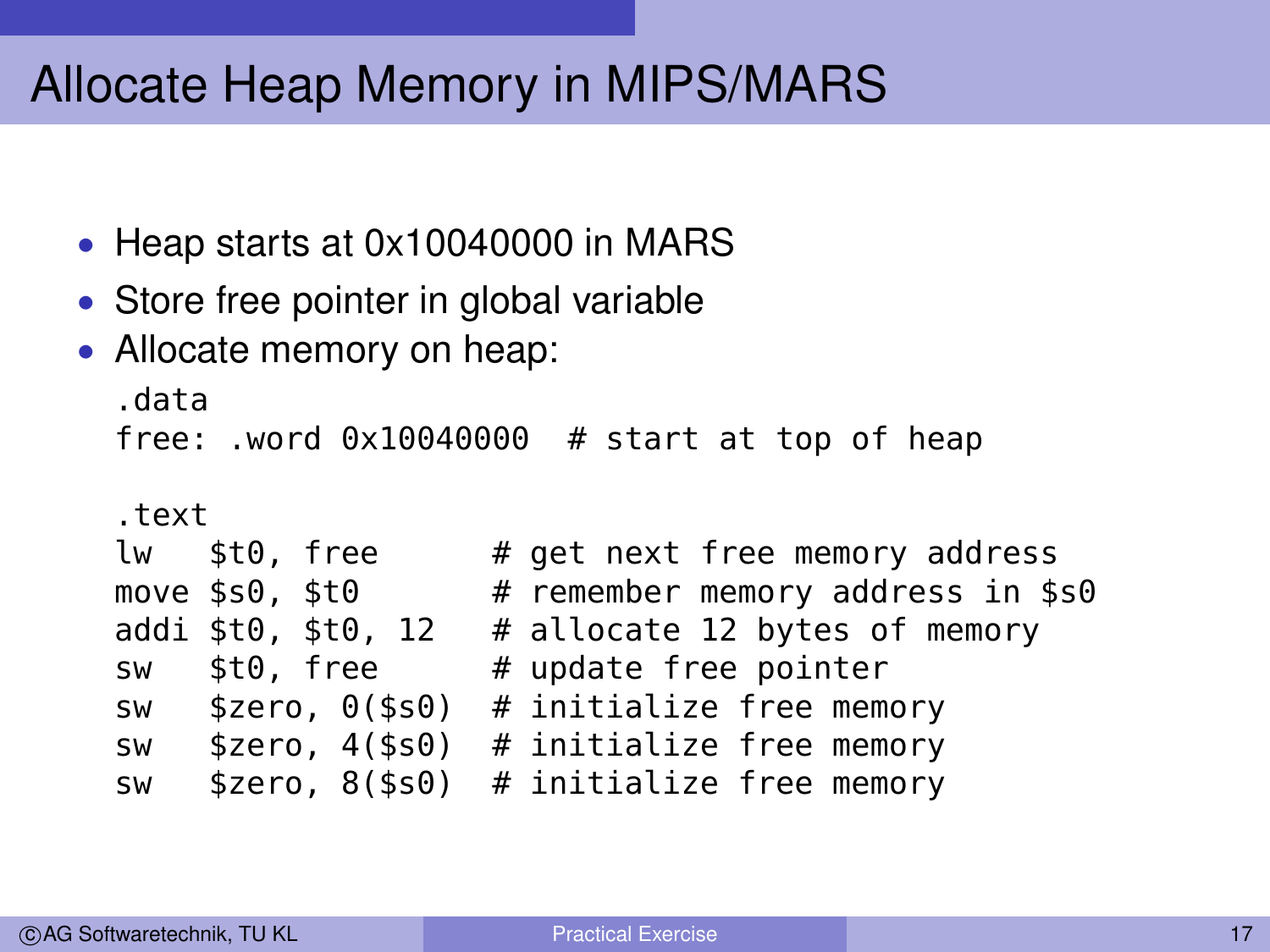## Alternative Allocation using a Syscall

MARS provides a syscall for allocating heap space

|            | li \$a0, 12                      |  | # allocate 12 bytes of memory                |
|------------|----------------------------------|--|----------------------------------------------|
| li \$v0, 9 |                                  |  | # memory allocation syscall                  |
| syscall    |                                  |  |                                              |
|            | move \$s0, \$v0                  |  | # \$v0 contains address of allocated memory  |
|            | sw \$zero, 0(\$s0)               |  | # initialize free memory                     |
|            | $sw$ \$zero, $4$ (\$s $\theta$ ) |  | # initialize free memory                     |
|            |                                  |  | sw $$zero, 8 ($s0)$ # initialize free memory |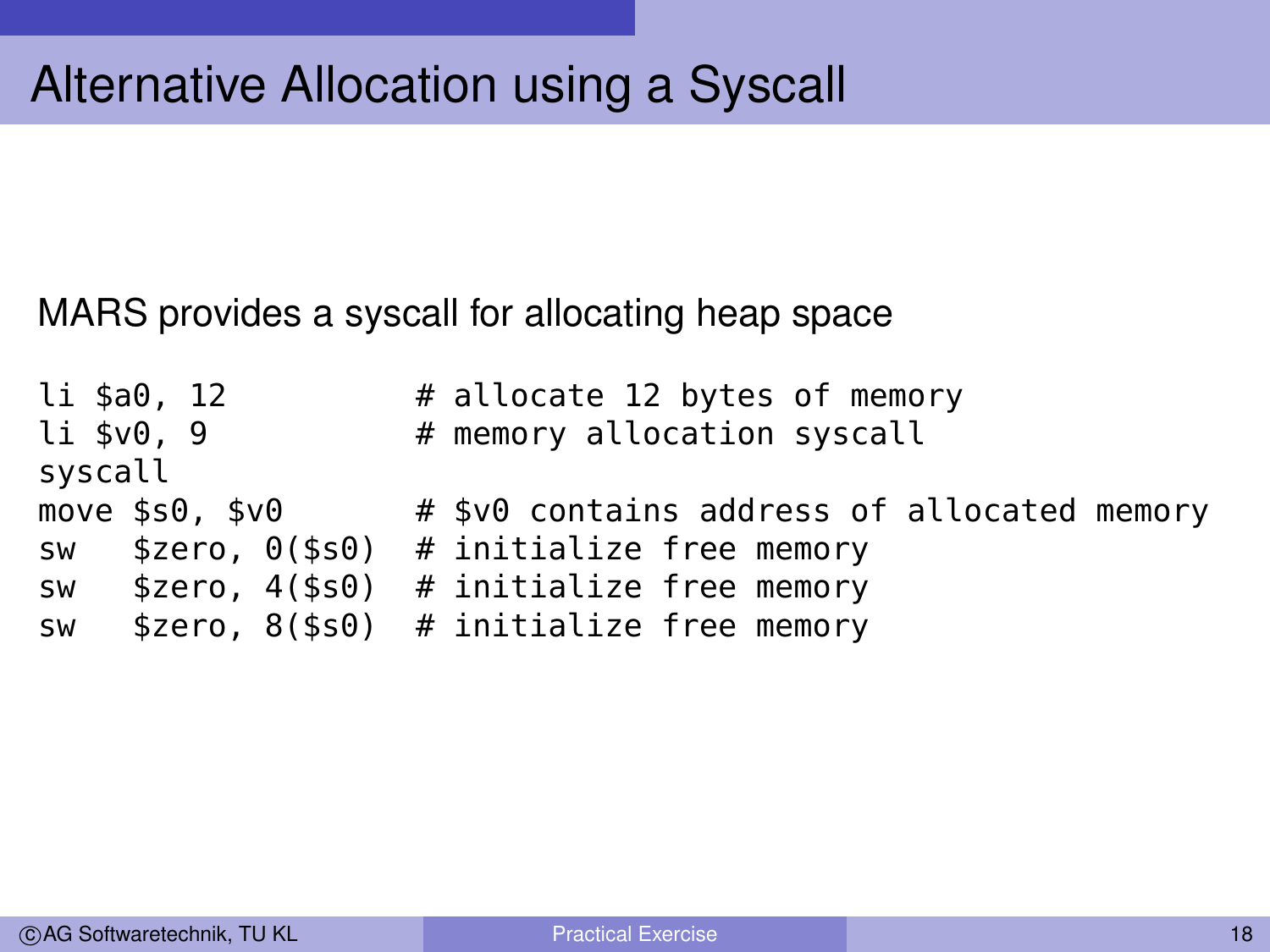#### Memory Management

- Divide heap into used and unused part
- Global variable free points to unused heap
- free is increased for each object allocation
- No garbage collection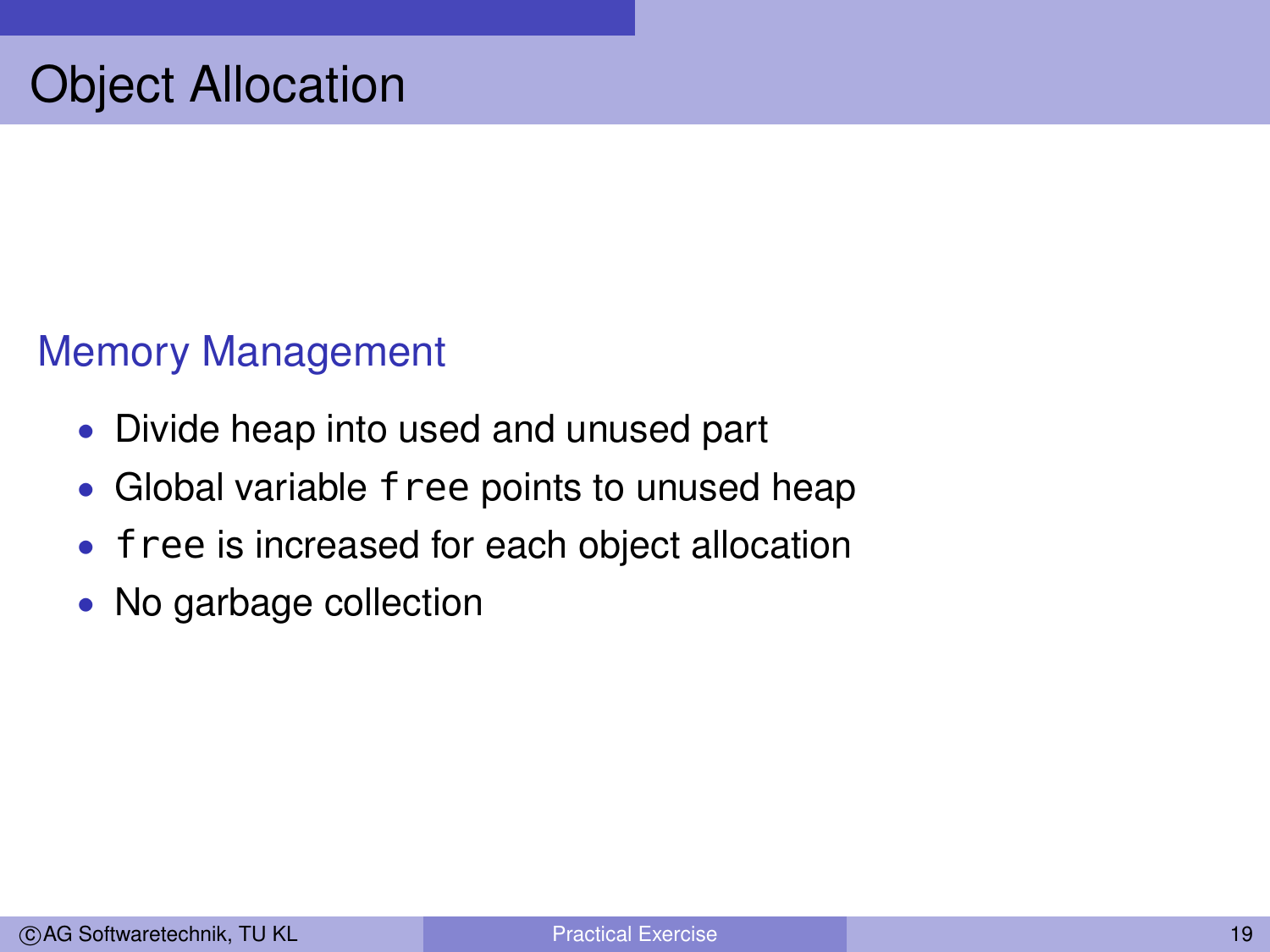## Object Allocation (2)

### Object Representation

- Pointer to virtual method table
- Space for each field of the object

### Example

```
class A {
  int x;
}
class B extends A {
  int y;
}
```
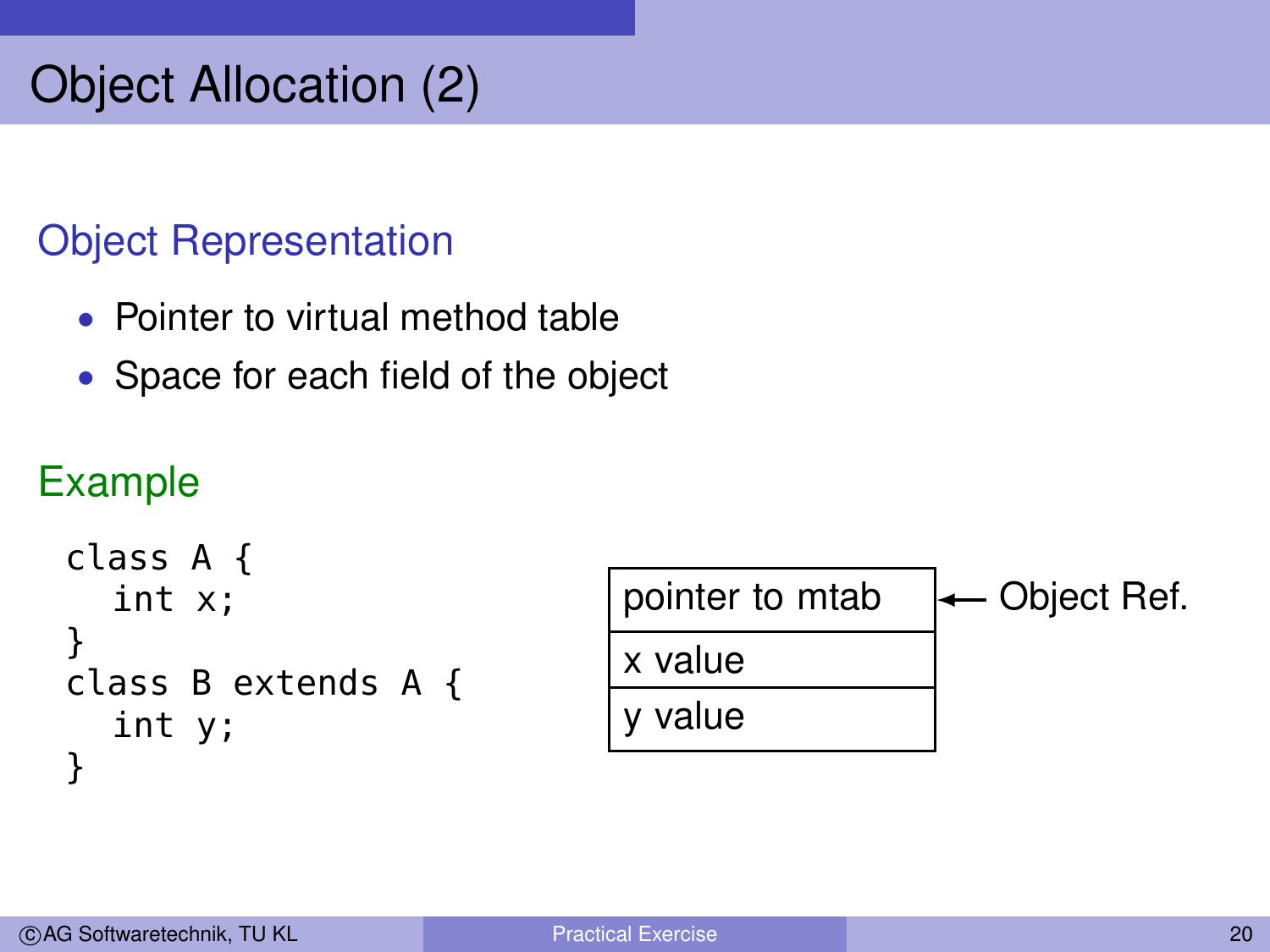# Dynamic Binding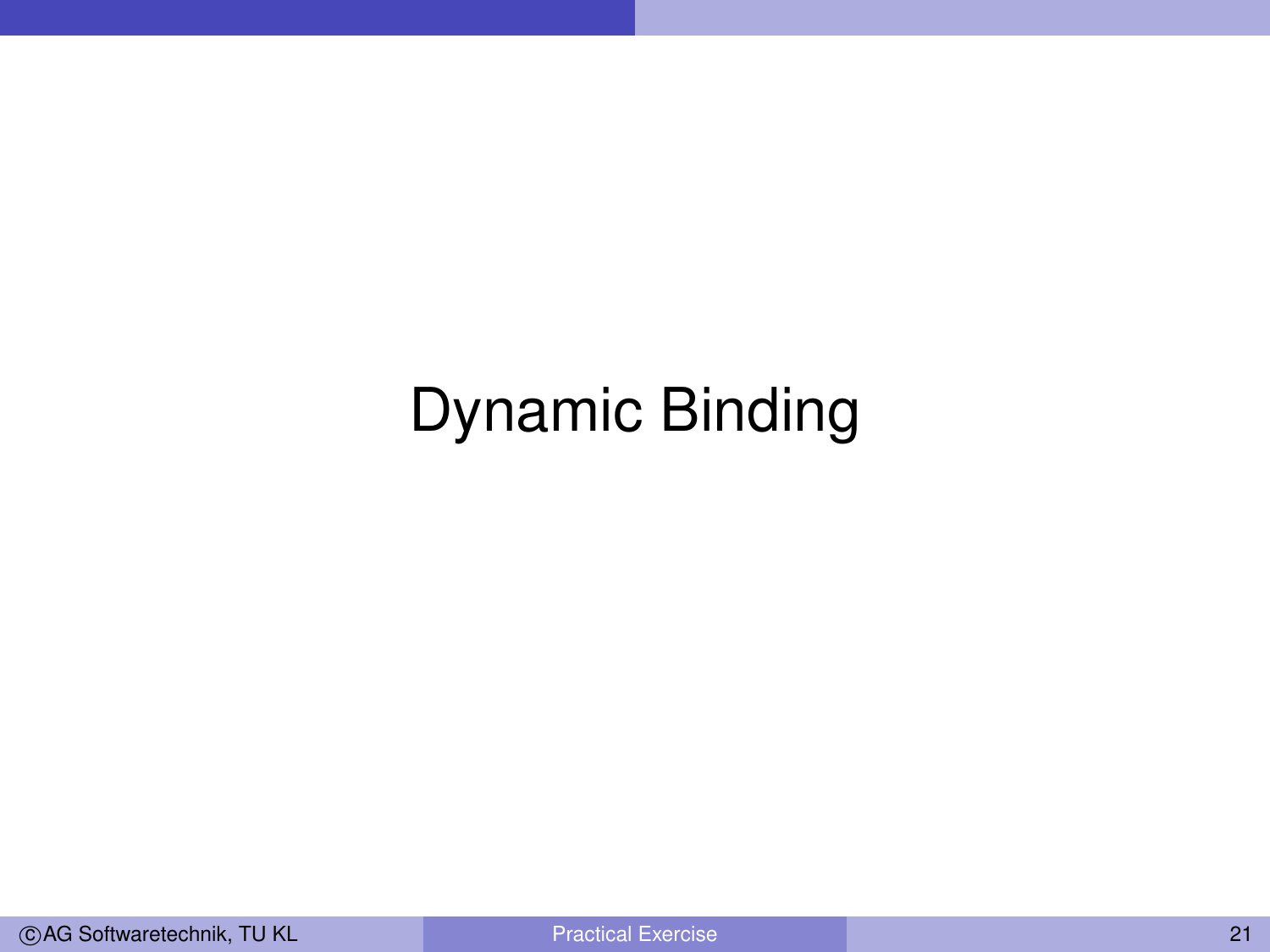### Example

```
class A {
  int getX() { ... }
}
class B extends A {
  int getX() { ... }
  int getY() { ... }
}
```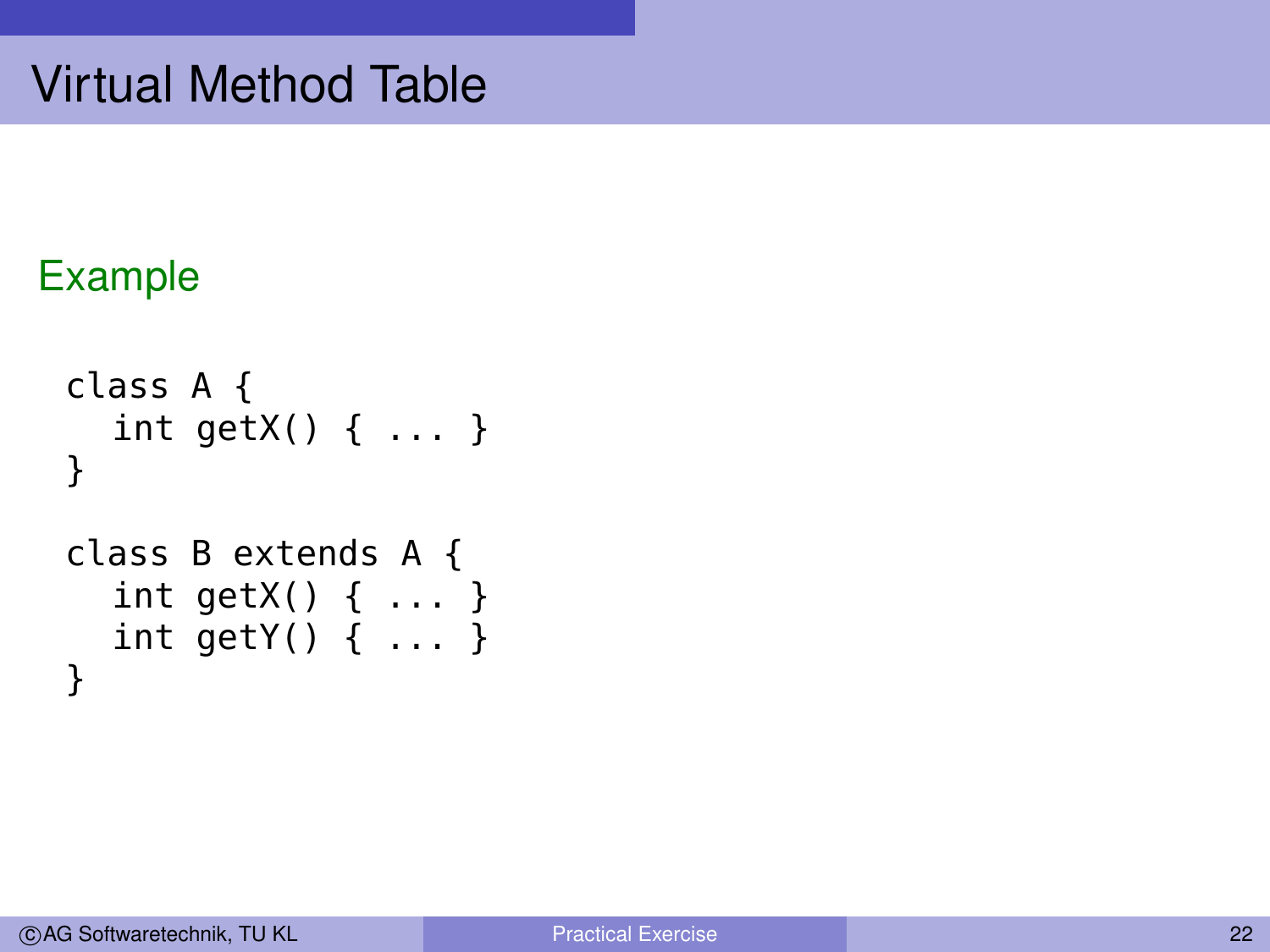### Example

}

```
class A {
  int getX() { ... }
}
class B extends A {
  int getX() { ... }
  int getY() { ... }
```
.data A\_mtab: .word A\_getX B\_mtab: .word B\_getX, B\_getY .text

```
A_getX: ...
B_getX: ...
```
B\_getY: ...

...